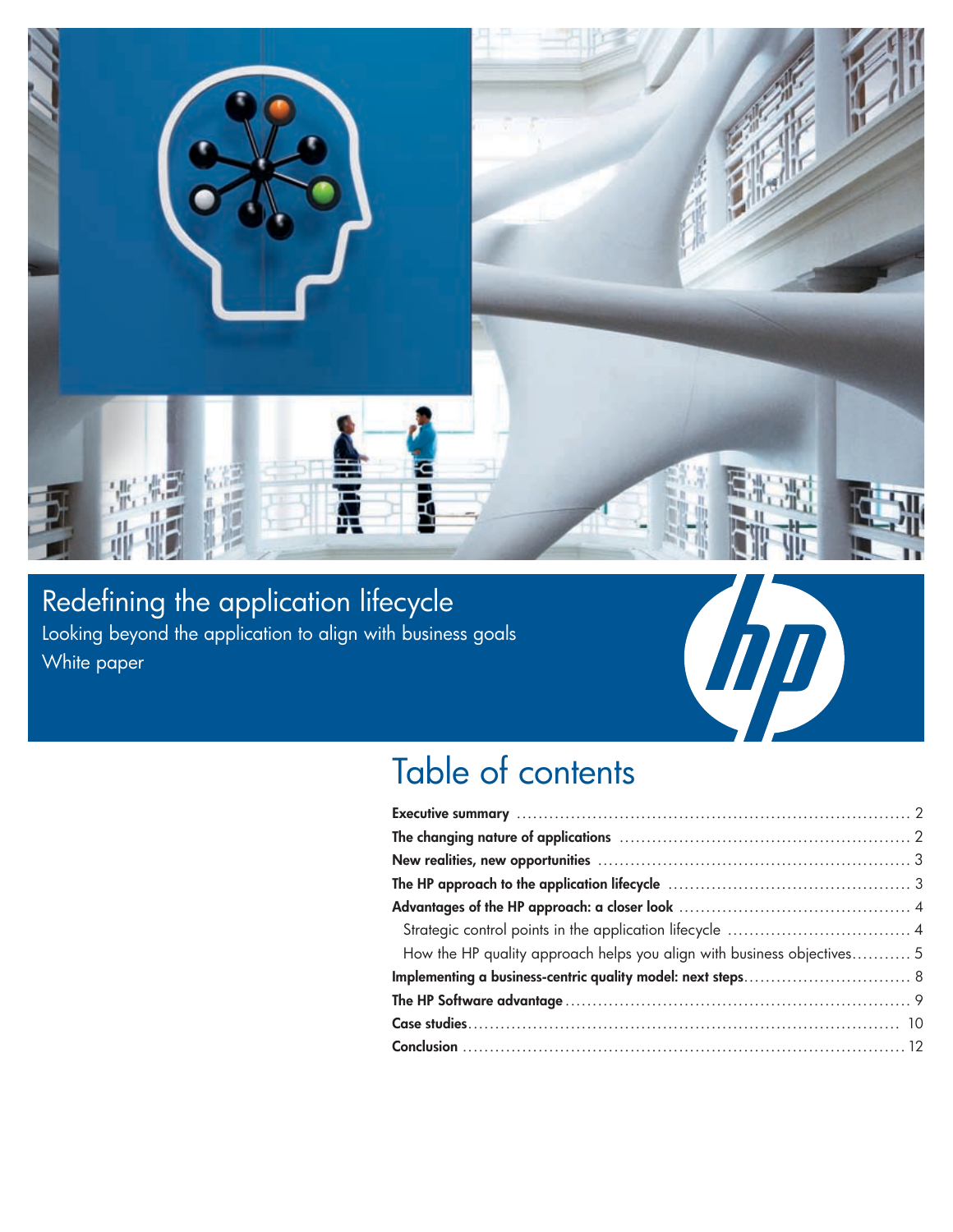Successful companies recognize that the applications are the business. The quality, performance, security, and integrity of the organization are reflected in its applications.

### Executive summary

A new generation of applications and architectures has changed the rules for IT—again. Composite applications and service-oriented architecture (SOA) are catalysts for a massive application refresh movement and IT is under pressure to ensure that quality keeps pace with rapid changes in technology. At the same time, IT outcomes are no longer the litmus test for success; instead, IT must move to the front lines and take responsibility for producing business results.

All of this has created a need to re-think traditional application quality management practices and establish new disciplines addressing the application lifecycle. Not just the traditional software development lifecycle (SDLC) phases, but the entire lifecycle, including both earlier phases for understanding and prioritizing demand and establishing policies, as well as later phases that stretch into production.

HP Software asserts that the true application lifecycle is broader than most perceive; that the linkages and hand offs between phases must be clearly defined and enabled in a fundamentally different way; and that proper management of the connection between business and IT through each phase can mean the difference between success and failure.

HP has developed an innovative approach to quality management based on optimizing the entire application lifecycle. The HP approach focuses on the three attributes that determine success or failure of application delivery: functionality, performance, and security, and takes into account all of the key roles across IT that interact with the application lifecycle.

This paper describes the HP approach and highlights the key opportunities to reduce the risks, costs, and time required to develop, deliver, and maintain highquality applications.

## The changing nature of applications

New technologies, architectures, business trends, and end-user expectations are changing the very nature of applications—and the definition of application quality.

As a result, applications themselves are changing. New tools and architectures have emerged that make it faster and simpler to develop and deliver composite applications, rich Internet applications, and interactive Web 2.0 services. Technologies such as AJAX and Adobe® Flex are enabling companies to refresh their Web applications and update their back-end systems. And new processes such as agile development are being implemented with the hopes of making it easier to create adaptable applications quickly.

From a business perspective, trends such as offshoring, outsourcing, and the globalization of quality assurance (QA) and development teams have increased the pressure on IT for faster development time frames and more consistent quality practices. In addition, new compliance and governance requirements make security and other attributes of application quality even more important. With compliance mandates in a constant state of flux and security threats constantly morphing and expanding, IT must establish effective change management processes and find new ways to keep applications agile, adaptable, and secure. This in turn requires common quality processes, practices, and solutions that enable globally distributed teams and activities.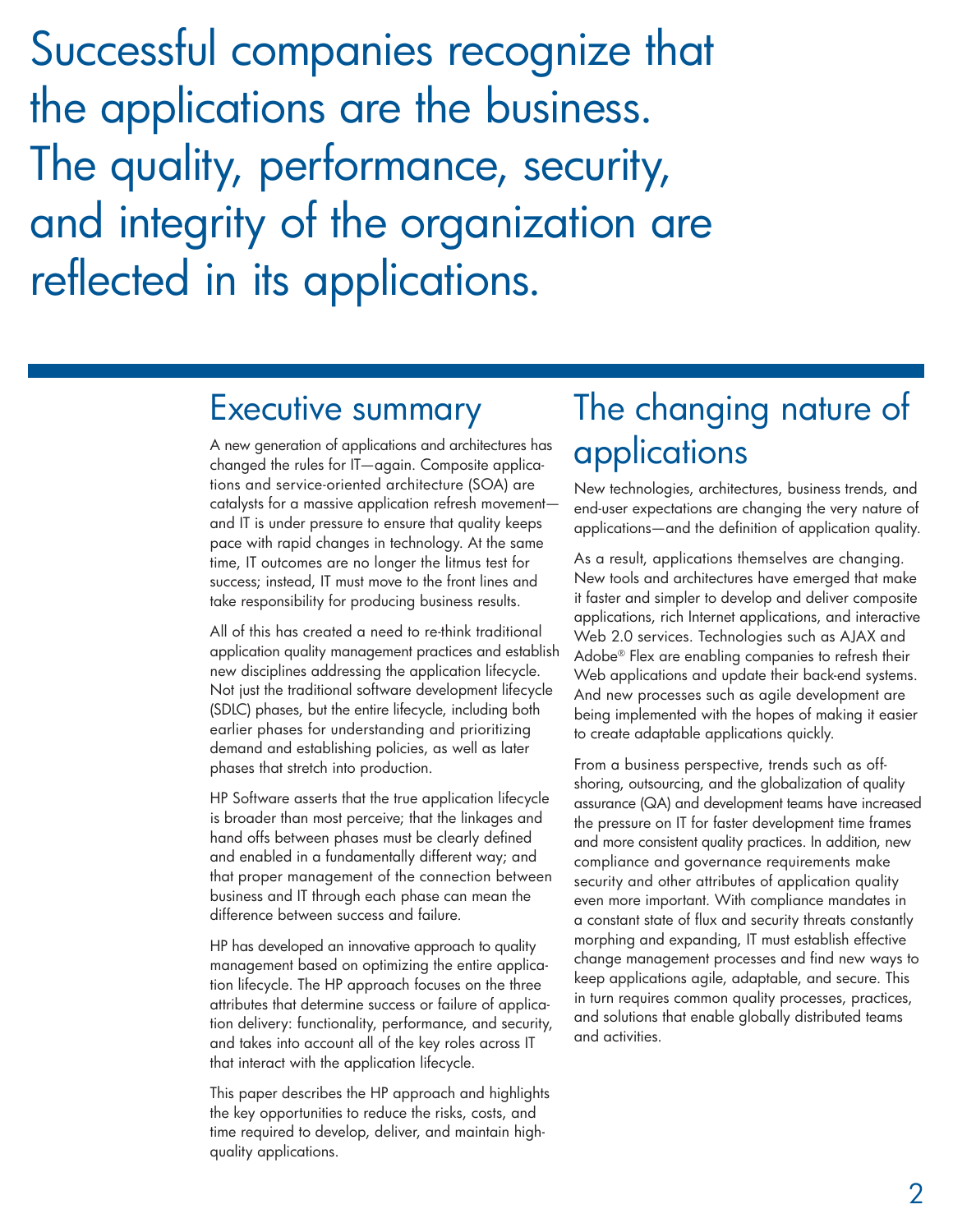Figure 1. The traditional application lifecycle often neglects earlier and later phases that are vital to long-term application quality and operational success.



Too much effort here

## New realities, new opportunities

All of these new advancements and trends will enable companies to innovate and integrate their business processes and services like never before. But risk is higher than ever in these composite application environments. Failure in a single application can impact multiple business processes and bring things to a standstill.

The approach of focusing on functionality, performance, and security throughout the application lifecycle concentrates on these new trends. With the right processes, the right technologies and management disciplines, companies can realize the promise of agility and innovation—with higher quality today and minimal risk down the road.

Together, these trends have created the perfect storm for quality management—and the perfect opportunity to do things right from a quality perspective.

The goal is to learn from the mistakes of the past. If you want to take full advantage of the new technologies, you'll need to adopt a modern approach. You'll need to focus on optimizing the application lifecycle, not just developing or customizing the application.

## The HP approach to the application lifecycle

Few executives would dispute that business success depends on application quality. Yet few IT organizations manage the quality of their applications with a business perspective in mind. They deliver applications as they always have in the past: Developers create the code and with minimal ad hoc testing the application is tossed over to operations; there is little focus on what happens after that.

HP takes a business-centric approach to application lifecycle management—a unique way of managing application quality assurance, addressing the three pillars of quality:

- Does the application provide the functionality needed to meet business requirements?
- Does the application function with sufficient performance to meet business requirements?
- • Does the application deliver adequate security to meet business requirements?

The HP approach is guided by an overarching principle: Application teams must view the true application lifecycle—from portfolio prioritization, architecture, service, and security policies to concept, delivery, ongoing management, and change in operations.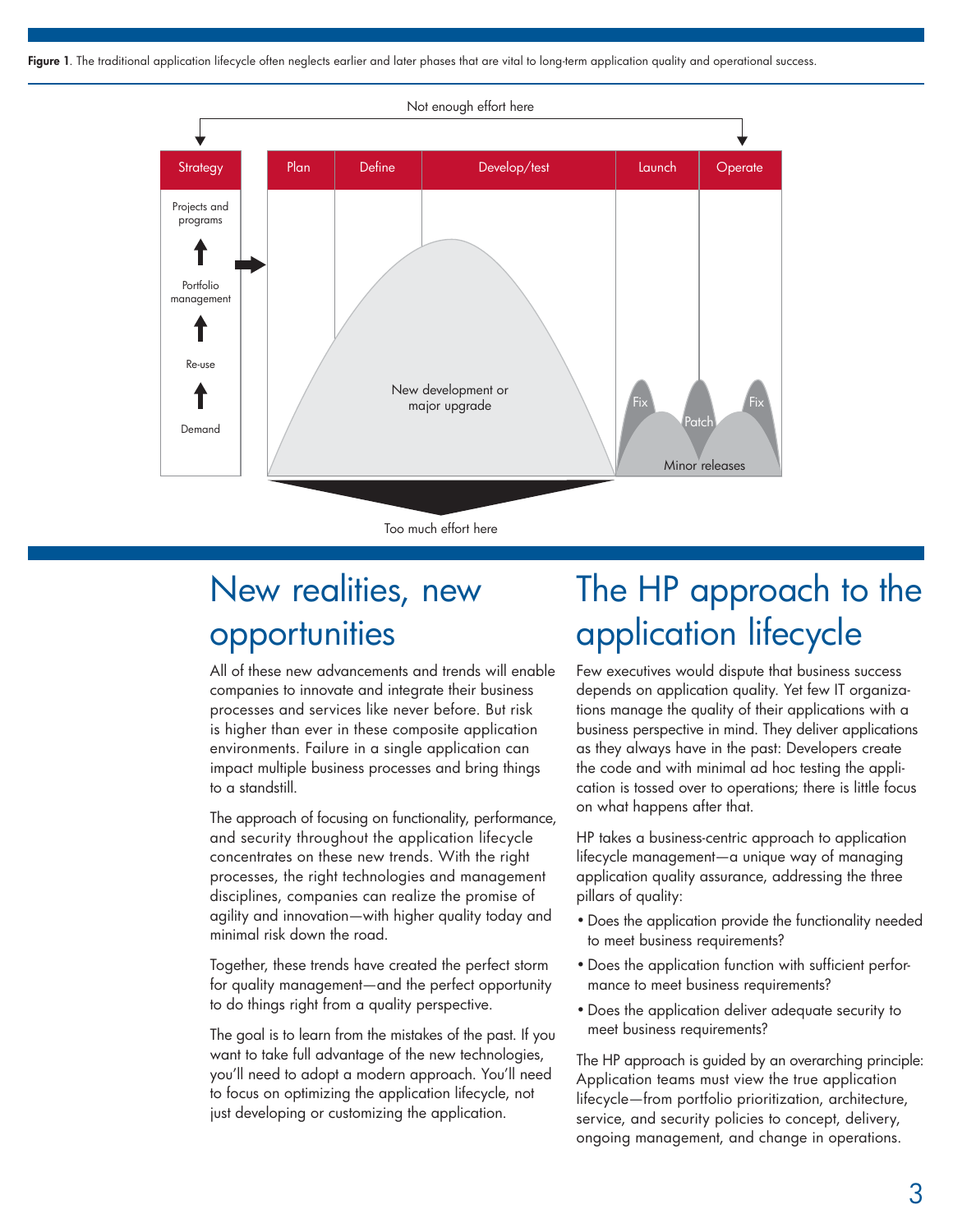Figure 2. The HP approach focuses more attention on strategic control points at all phases of the lifecycle.



# Advantages of the HP approach: a closer look

The traditional view of application projects has two major issues. The first is that it is developer-centric. It is focused primarily on the construction of the application, not the business requirements or strategic value of the application. This leads to the second issue, where the operations phase is looked at as the "happily ever after" phase—beyond the scope of the development project, running the application is someone else's concern.

The key to getting business results is to focus on the elements that drive the greatest business value. Therefore it is critical to start very early, understanding that the overall demand from a business perspective—and the portfolio investment decisions that drive application priorities—all are a part of the application lifecycle. For example, how do application owners prioritize key application functionality among hundreds of business requirements? Take a global order management application: Would it be more important for the application to handle vendor invoices in 20 currencies or to create compliance audit reports with a single click? The right choices in the strategy phase of the application lifecycle yield better business outcomes in the end.

This greater focus on the front end has the added benefit of helping catch potential problems earlier in the lifecycle, where they are significantly cheaper and easier to fix, rather than later when the application has already been built. New software design paradigms aim to catch the vast majority of potential errors in the software in the requirements phase, before a single line of code has been written.

### Strategic control points in the application lifecycle

HP Software has pioneered the concept of strategic control points. These are critical gates or hand offs where the business and IT must work together to get aligned and stay aligned. It is the successful management of these strategic control points that determines, more than anything else, whether the application effort will be successful or not. For example, it makes little difference in the end if the application is written in Java™ or .NET; however, it is critical that the business requirements are established properly, that the application is validated against those requirements, and that there is traceability to ensure that the functionality, performance, and security the business requested is what the business got from the delivered application. That is why steps such as requirements management and validation are called out as strategic control points.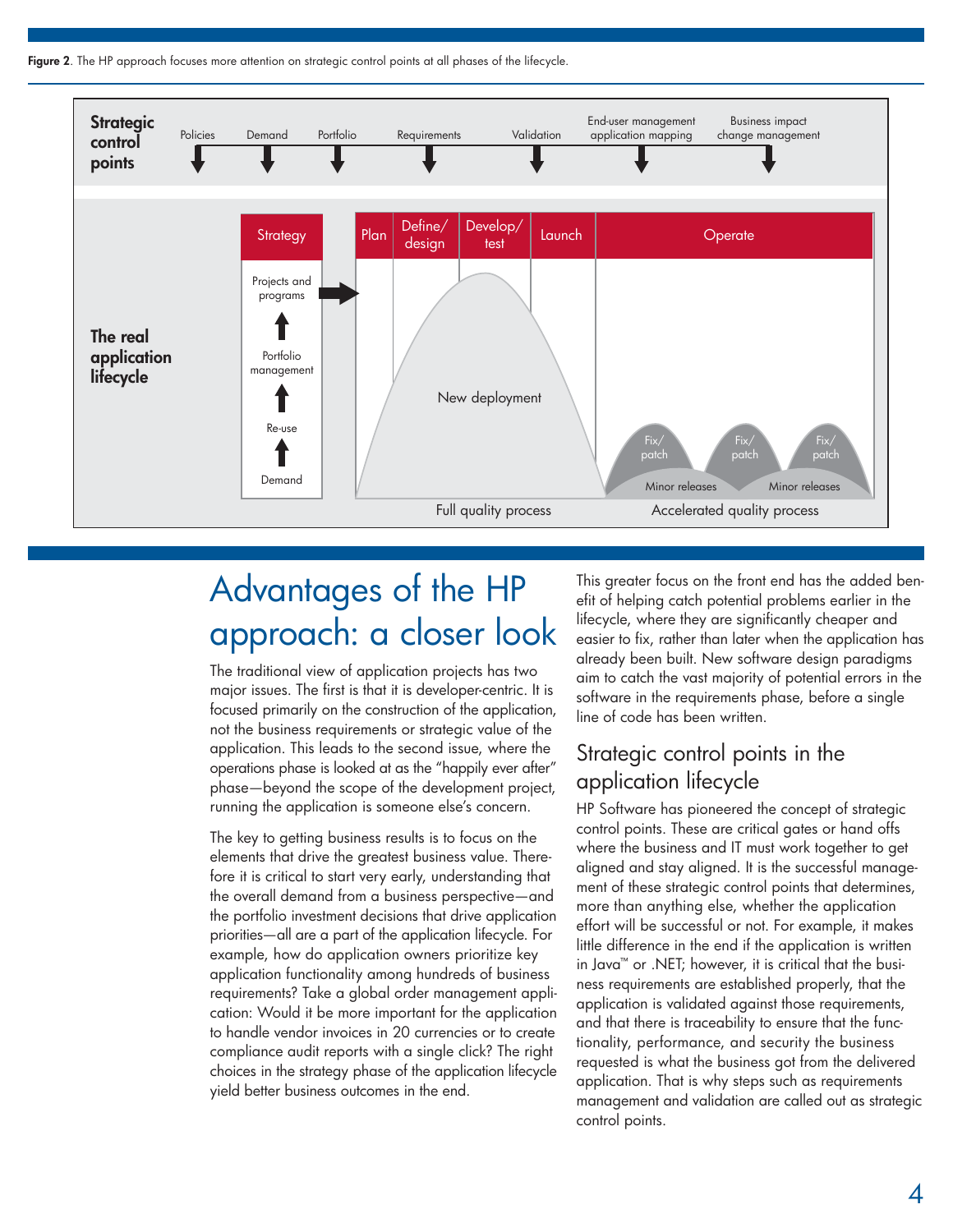Figure 3. The HP Quality Management Process aligns the roles and responsibilities of all stakeholders throughout the lifecycle.



Collaborate with design and development teams

Alignment without execution isn't sufficient. The key consideration is to use alignment to drive all the critical application delivery, stakeholders, and activities. Another advantage of the HP approach is that it addresses the complete quality process and the vital roles and stakeholders involved, including:

- • Building strategy through requirements management
- Assessing and associating risk with specific requirements and functionality
- • Driving functional, performance, and security tests
- • Continuously improving the functionality, performance, and security during the operations phase

The HP approach supports all these key activities, and HP Software solutions allow customers to pull all this information together in real time, driving vastly improved decision making and significantly reducing the risk of failure.

### How the HP quality approach helps you align with business objectives

The HP approach to optimizing the application lifecycle offers some significant new capabilities that enable companies to master change and profit from it rather than simply react to it. For example, using this approach customers can:

- Align IT objectives with business priorities and keep them aligned throughout the application lifecycle
- • Reduce application development, delivery, and maintenance costs
- Constantly improve operational efficiencies by measuring and reporting key performance indicators (KPIs)
- • Quantify and manage application quality, performance, and availability issues from a business and end-user perspective
- • Share knowledge and best practices across departments and lines of business (LOBs), raising the value of existing intellectual capital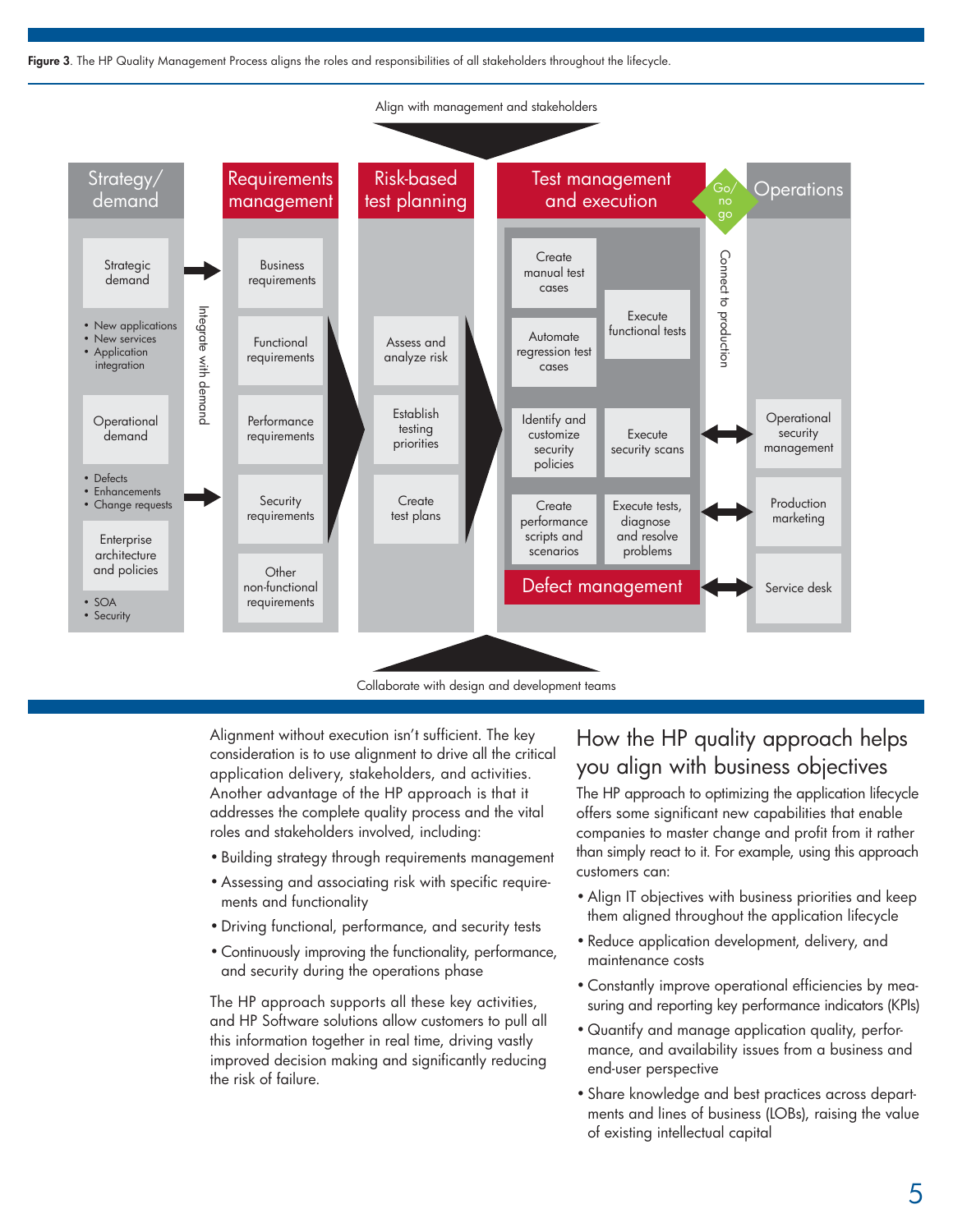### Flawed assumptions, suboptimal outcomes

HP Software has had the opportunity to help many companies optimize the application lifecycle. In the process of working with these customers, HP consultants have noticed a few common misconceptions that can lead to suboptimal results:

#### Flawed assumption #1: Quality is achieved through a series of specialized tasks.

With most companies today, the application quality process is still a series of discrete tasks performed by specialists—requirements generation, coding, unit and functional testing, performance tuning, and so on. The assumption is that if each team performs its specific task correctly, the end result will be a high-quality application that meets end-user requirements and business objectives. All too often, that assumption proves wrong. Here's why:

- • Business objectives are frequently lost in translation. The requirements defined in the initial phase are not always properly communicated from one team to the next. The result: The application delivered into production does not always address current business goals or match end-user expectations.
- Expertise goes untapped. There is a huge volume of knowledge and experience within the various application quality and management teams—but when these teams don't share best practices, much of this

intellectual capital is wasted and operational efficiencies across the organization are lost.

- Data isn't collected or shared. There is often no measurement, collection, or centralization of standardized KPIs that could be useful throughout the application lifecycle.
- Finger-pointing runs rampant. No one is eager to take responsibility for problems that do occur. Management blames IT. IT blames application quality project teams. Project teams blame R&D or product vendors. More often than not, these teams simply don't know the source of the issue. Getting to the root cause of application problems becomes a long and expensive process, and often the problem goes unresolved while finger-pointing continues.

The fact is, quality must be built in throughout the entire application lifecycle, not bolted on to discrete tasks within the lifecycle.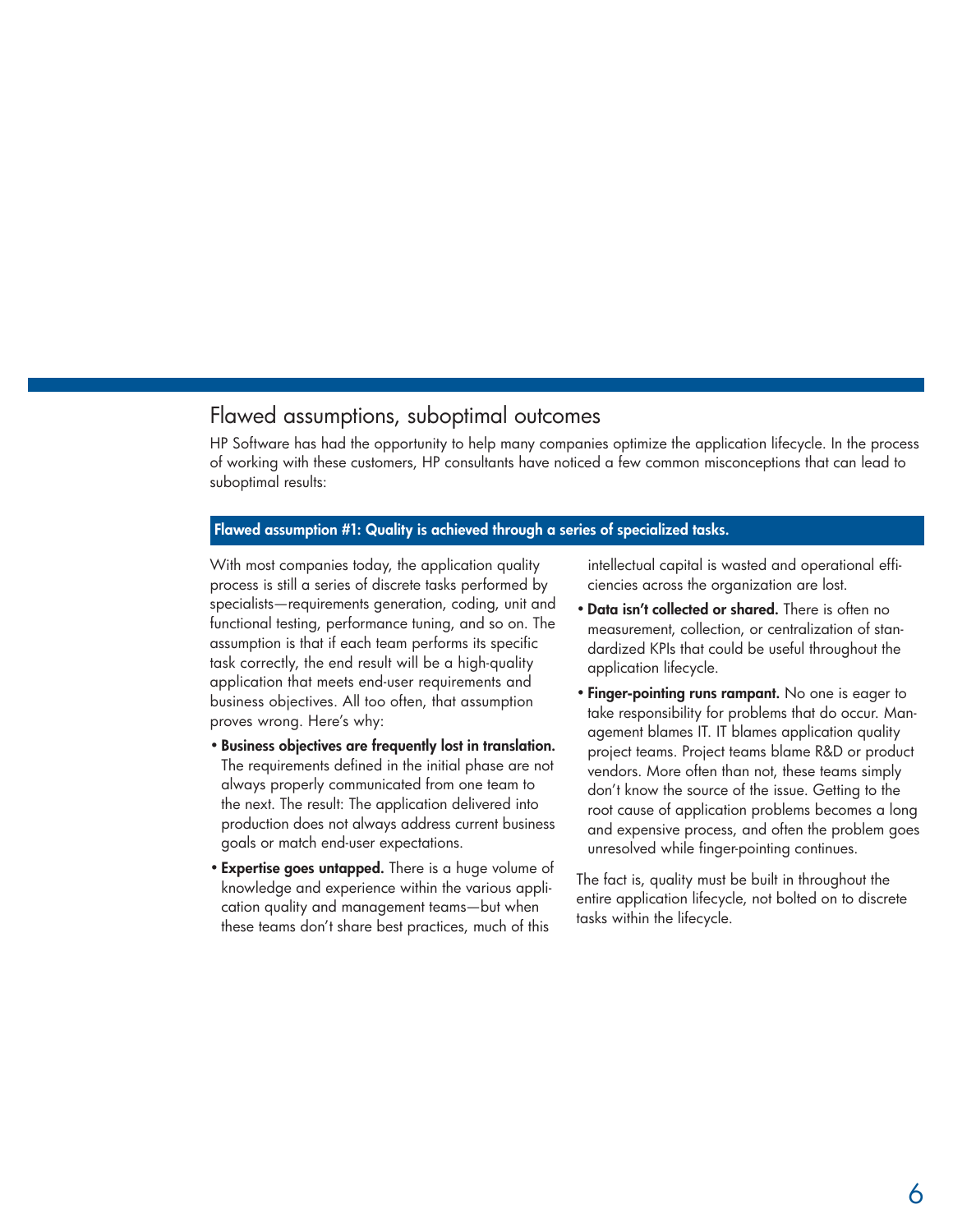#### Flawed assumption #2: Security and quality are separate initiatives.

Historically, quality assurance processes haven't focused on security. And those that do consider security are covering only the basics: authentication, authorization, access control, and encryption. The job for QA teams has been to ensure that the application functions as intended and scales effectively under load. Management typically has not expected QA to perform any kind of security testing; in fact, security initiatives are often perceived as working in opposition to QA goals because they can extend development and testing cycles. The result is that security is often treated as an afterthought, which means developers leave many security defects in their source code.

There are fundamental problems with this course of action. According to industry analysts, 75 percent of attacks by hackers now occur at the application layer, not the network layer. Attackers are targeting IT's soft underbelly: Web-based applications. And the old paradigm of assigning a security team to test applications after development or just before deployment no longer works. Security teams must go back to developers—who have not been trained in security best practices—and try to get a fix for vulnerabilities. That means more delays and more expense, and in many cases the same security vulnerabilities are embedded within applications over and over again.

The fact is, security and quality are not and cannot be separate. Development and QA must engage to fix the root causes of security issues, accelerate secure applications, and reduce security costs and risks.

#### Flawed assumption #3: The launch date is the all-important milestone.

When a new application or a major upgrade is needed, it is usually needed now. Therefore the tendency is to rush through this phase and begin coding because that is believed to be the fasted way from A to B—making sure the application does what it is supposed to do. The launch date is all-important. Development and testing efforts are typically cycles of finding and fixing bugs, adding patches, etc.

But often this approach neglects key strategic considerations:

- How will this application contribute to specific business goals?
- What is its priority relative to other projects and why? How will it be managed within the IT portfolio?
- How will its evolving requirements be kept in alignment with business objectives?
- • How will functionality, performance, and security be validated pre-launch and maintained post-launch?
- • What is the change-management strategy for this application?

The fact is, you can be successful developing applications in any language: Java, AJAX, Ruby, PHP, etc. But if you don't carefully map out the strategy, execute the requirements correctly, validate, and consider the operations phase—your project will fail.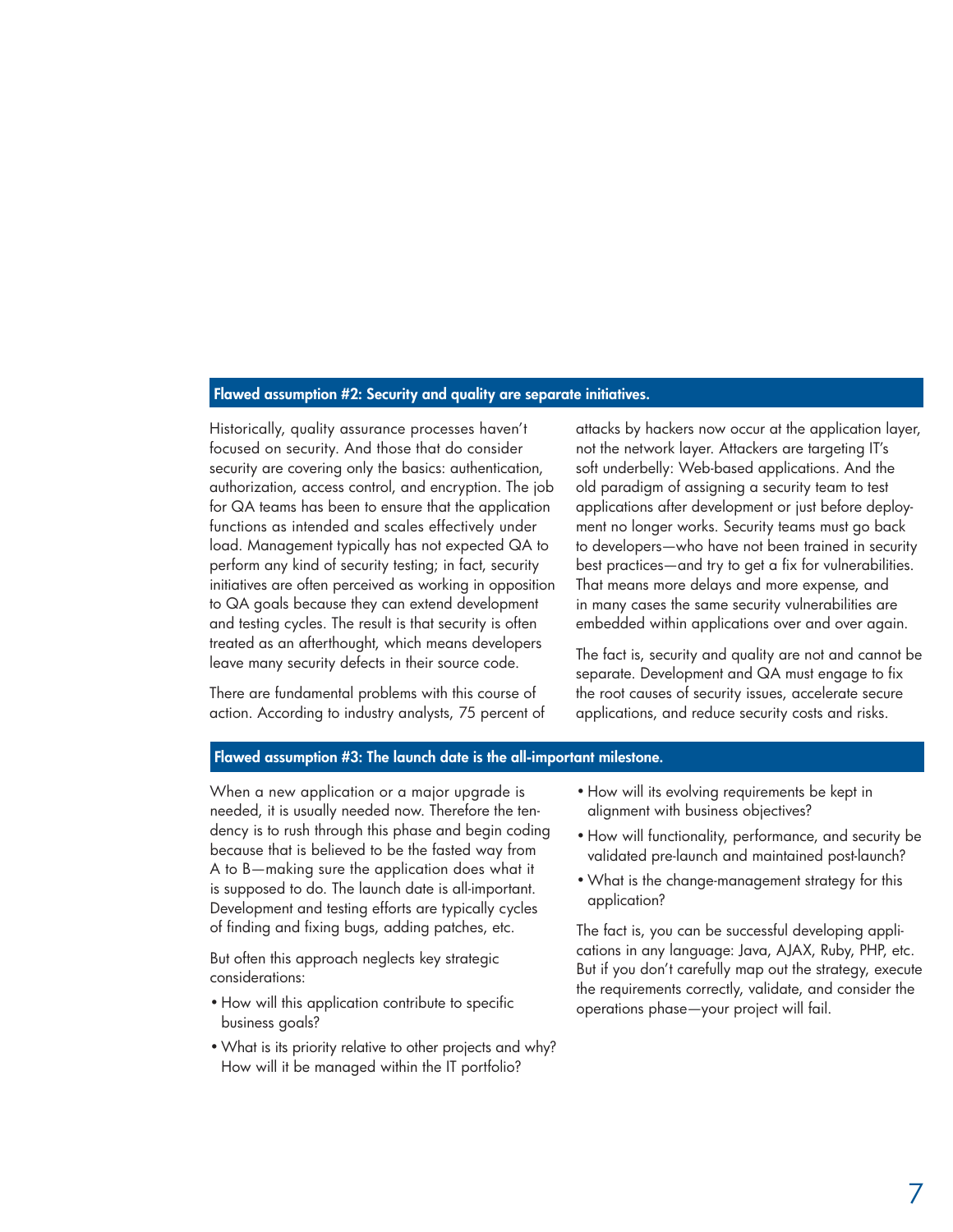The overall average cost of a security breach is \$6 million, according to the Ponemon Institute's 2007 Annual Study.

## Implementing a business-centric quality model: next steps

No two organizations have the same requirements, resources, or starting point for transitioning to the new model of optimizing a business-centric application lifecycle. But all competitive organizations can benefit by getting started immediately.

HP Software is committed to helping you be the agent of change. With industry-leading business technology optimization (BTO) solutions, HP Software offers a comprehensive array of products and services to help customers make the move to the right application lifecycle model quickly, correctly, and successfully. Among the core product suites that can help you implement the application lifecycle model described in this paper:

• HP Quality Center software provides automated software testing and quality assurance across a wide range of IT and application environments. It includes an integrated suite of role-based applications, a business dashboard, and an open, scalable, and extensible foundation—all designed to optimize and automate key quality activities, including test management, requirements, and defects tracking; functional testing and regression testing; and business-process design validation. HP Quality Center includes HP Quality Center software, HP QuickTest Professional software, and HP Business Process Testing software.

- HP Performance Center software provides the first lifecycle approach to optimizing application performance, helping provide your applications will scale to support the right number of users, transaction volumes, and performance levels. HP Performance Center includes integrated applications and a business dashboard for key performance optimization activities, including load-testing, and J2EE diagnostics across complex, heterogeneous computing environments. HP Performance Center Suite is anchored by HP Performance Center software and HP LoadRunner software, and also includes HP Diagnostics software.
- HP Application Security Center software solutions enable your developers, quality assurance (QA) teams, and security experts to successfully conduct Web application security testing and remediation. Sophisticated, scalable, Web application security solutions from HP help you find and fix security vulnerabilities for Web applications throughout the application software development lifecycle. HP Application Security Center includes HP WebInspect software, QAInspect software, and HPDevInspect software.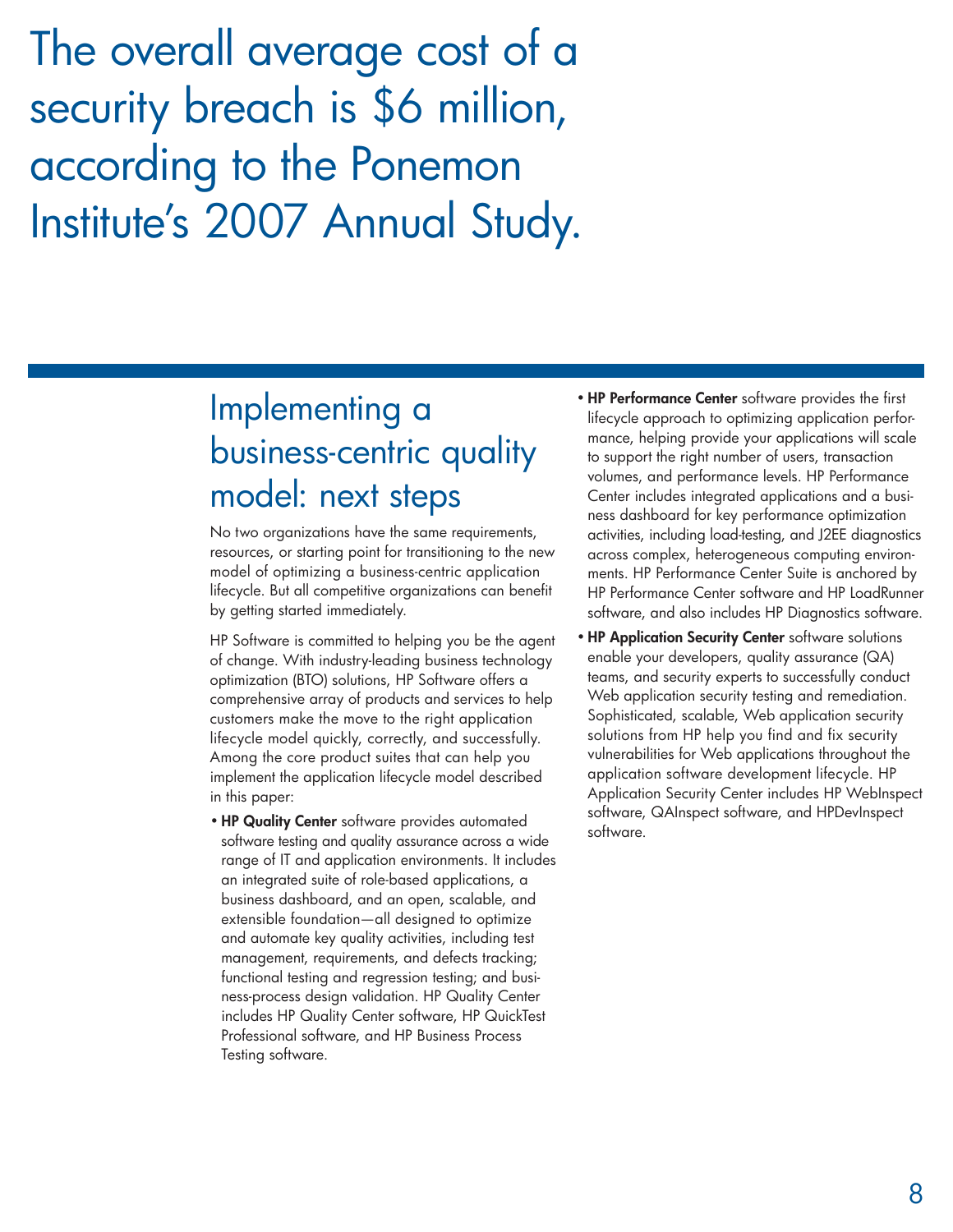Forrester estimates that within the next year, 80 percent of all companies will have suffered through an application security incident. The cost of these incidents ranges from \$90 to \$305 per compromised record.

## The HP Software advantage

| <b>Advantage</b>                                       | <b>Evidence</b>                                                                                                                                                                                                                                                                                                                         |
|--------------------------------------------------------|-----------------------------------------------------------------------------------------------------------------------------------------------------------------------------------------------------------------------------------------------------------------------------------------------------------------------------------------|
| <b>Technical vision</b>                                | Pioneer in many BTO trends:<br>• Application management<br>• User-experience monitoring<br>· Service level management<br>· Business process testing                                                                                                                                                                                     |
| <b>Business technology</b><br>optimization (BTO) focus | The industry's first software and services suite that enables the business outcome of<br>IT. Unlike other offerings that focus on improving internal IT processes, HP Software<br>BTO Enterprise optimizes the strategic touch points between business and tech-<br>nology to provide that IT investments produce the intended outcome. |
| <b>Breadth and depth of</b><br>technical expertise     | • Strong history in QA, testing, and security<br>• Deployment planning and enterprise monitoring best practices guides available                                                                                                                                                                                                        |
| Successful customer<br>implementations                 | • Thousands for application quality management customers<br>• Hundreds of deployments worldwide<br>• Cross-industry, global experience<br>• Comprehensive support, training, and consulting offerings on a global scale                                                                                                                 |
| Strength of service and<br>support offerings           | Comprehensive support, training, and consulting offerings on a global scale                                                                                                                                                                                                                                                             |
| <b>Partnerships</b>                                    | • Strong alliances with top-tier integrators<br>• Collaborative relationships with other technology innovators                                                                                                                                                                                                                          |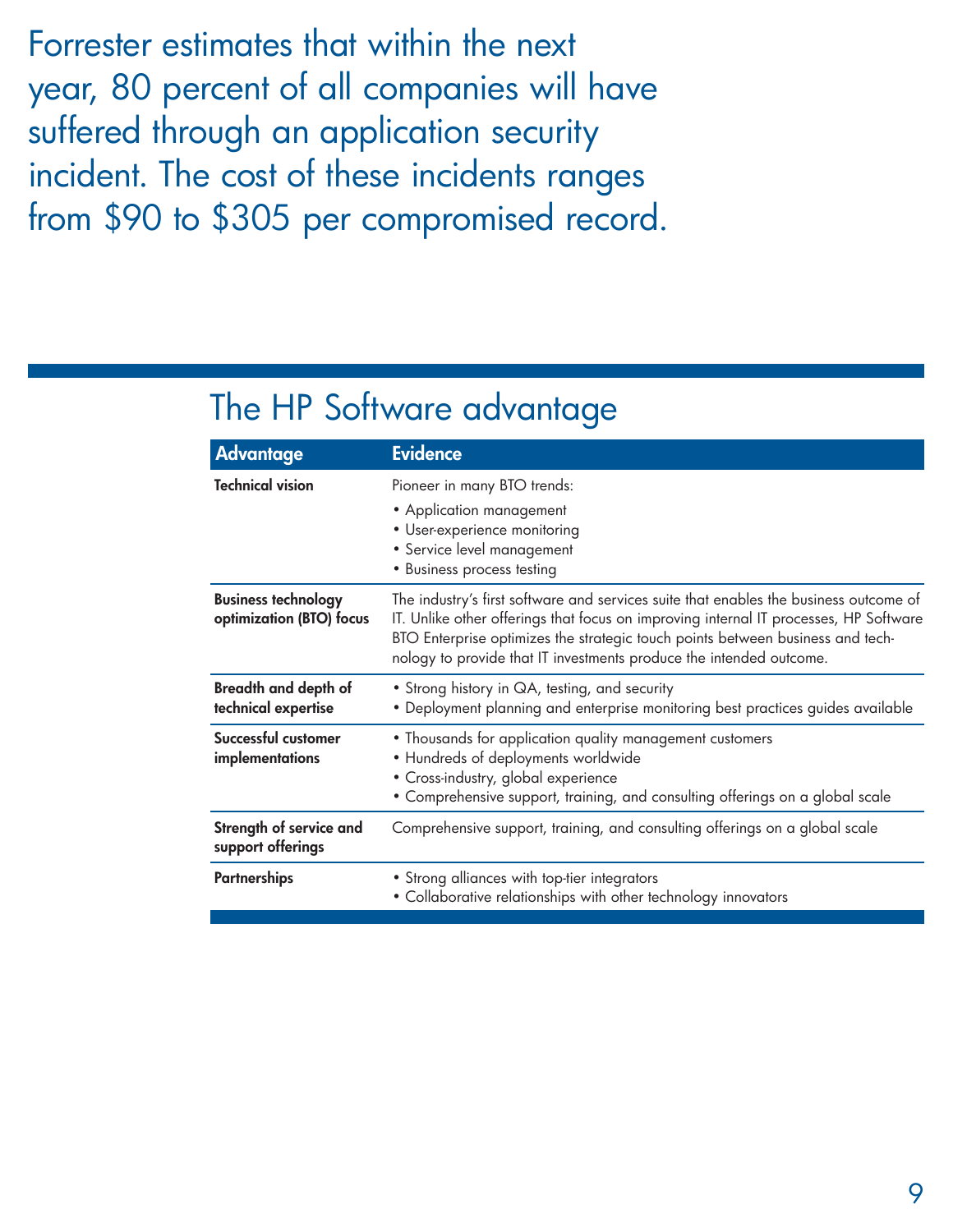## Case studies

### HP Quality Center: Aurora Energy

A government-owned electricity distribution and retail company, Aurora Energy has operated in mainland Tasmania since 1998 and offers 24-hour-a-day service to customers to ensure a safe, reliable electricity supply across an area of about 67,800 square kilometers. To meet an increasingly service-driven strategy, Aurora set a company-wide objective to ensure 99.95 percent system availability and flawless application functionality upon deployment. The company selected HP Quality Center software and HP Functional Testing software, to undertake essential aspects of quality management and perform functional and regression testing on development work.

With its HP solution, Aurora has:

- • Delivered availability of 99.95 percent for core business applications
- • Optimized application quality and reduced deployment risks on go-lives by leveraging a consistent, repeatable, and automated test process
- Reduced testing time by automating repetitive tasks
- • Minimized risk by gaining confidence on application quality, reliability, and stability

"In terms of delivering business process savings, operational efficiencies and productivity gains, there is no doubt these solutions offer good value for the money. In fact, they have truly paid for themselves time and time again."

–Cindy Askey-Doran, corporate business systems administrator, Aurora Energy

### HP Performance Center: Rabobank

Rabobank, based in The Netherlands, serves nine million individuals and corporate clients in 38 countries. That means it has a high number of regional IT environments as well as a central IT organization. The company was challenged to deliver stable, reliable software throughout its geographically dispersed environments, while building trust around the adoption of a more centralized model. Thus the role of software testing is business-critical to Rabobank—both operationally and strategically.

Rabobank leveraged HP Performance Center software to enable that its centrally developed applications are stable and fully meet the cooperative's business needs. With HP Performance Center software, Rabobank has:

- • Improved its ability to determine that software meets specifications
- Shortened SAP test script develop times from four hours to under 60 minutes
- • Cut the cost of testing through automated, repeatable scripts
- Improved the stability of software applications
- • Developed and deployed applications that better support the bank's business needs

"HP Performance Center gives us a comprehensive range of test and diagnostic capabilities, enabling us to support our developers at every phase in conjunction with our other performance services and tools."

–Henri Mulder, team load performance competence center, Rabobank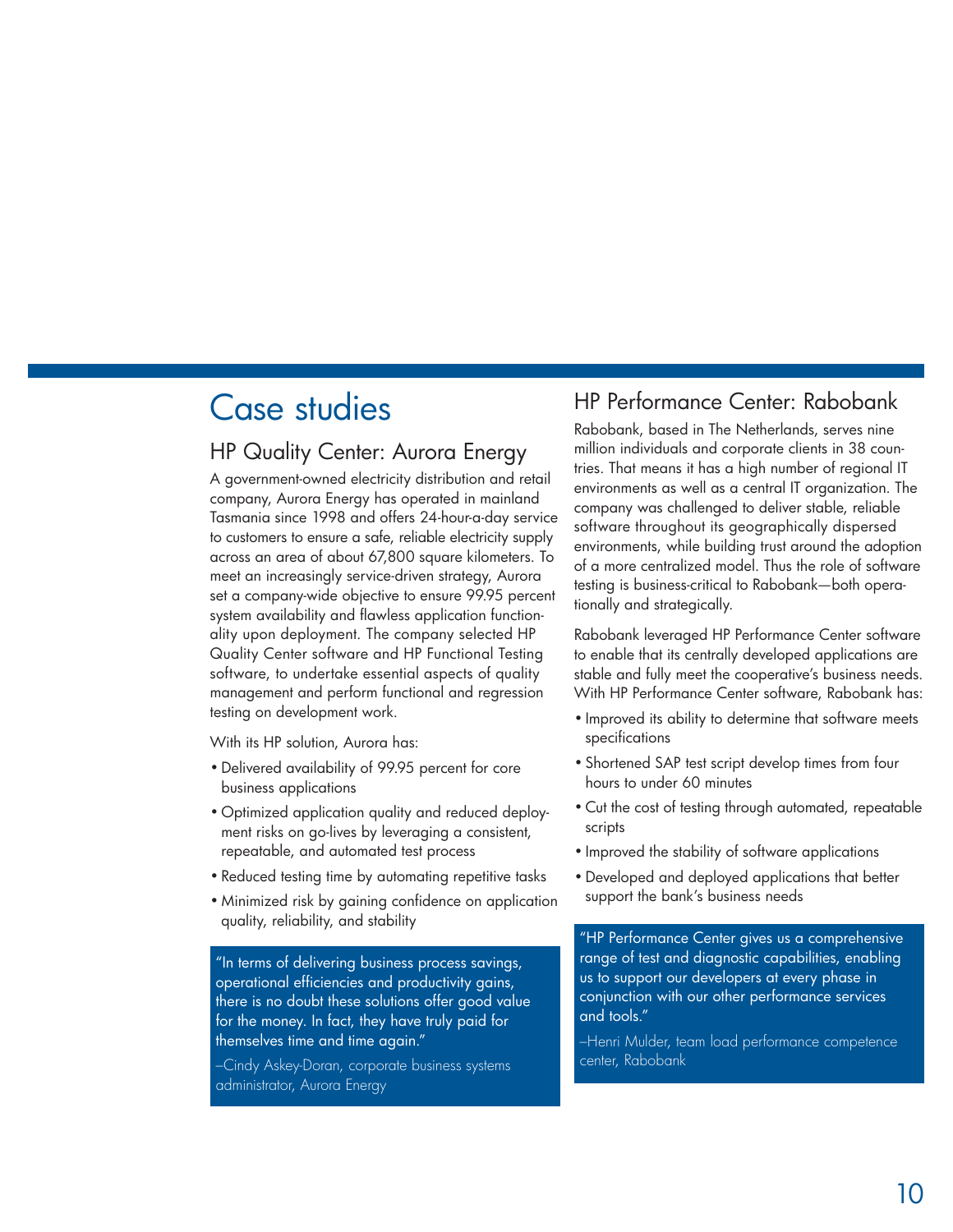### HP Application Security Center: Global Payments

Every year, millions of businesses worldwide depend on Global Payments to handle billions of transactions, including credit and debit card payments, cash transfers, and financial reporting. The company also provides point-of-sale, back-office, and treasury management/EDI solutions for merchants, financial institutions, and treasury managers.

Global Payments institutes multiple state-of-the-art security procedures such as "penetration tests" or simulated attacks on its production-ready applications performed by security specialists. This type of testing, however, has a fundamental drawback: Security issues, if they exist, are discovered late in the development process—when fixing them is expensive, disruptive, and often requires extensive re-coding.

• Reduced risk of data security issues impacting business or customers

- Lower cost of "fixes" with less impact on application development time lines
- • Rapid return on investment, with no overhead added to QA processes
- Additional layer of security testing
- • Early identification of vulnerabilities in software under development
- Integrated with HP Quality Center software, new security testing tool requires no additional staff or servers

"HP QAInspect lets us integrate automated security testing into our QA processes without adding time or overhead. We help reduce the risk that security issues will only be discovered late in our development cycles—when they'll be relatively cumbersome and expensive to fix. It's a tremendous return on a very modest investment."

–Mike Dwyer, vice president, quality assurance, Global Payments Inc.